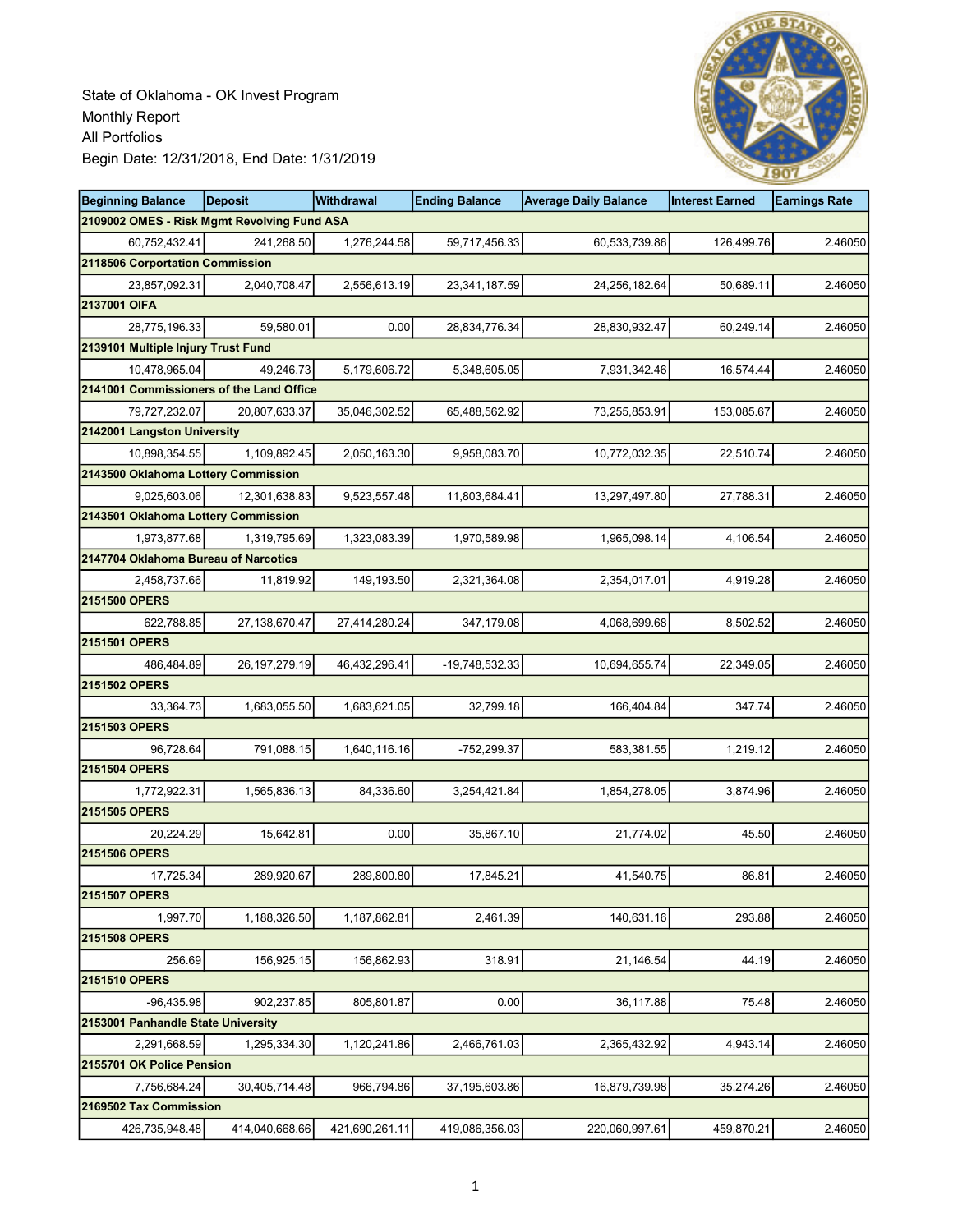| <b>Beginning Balance</b>                  | <b>Deposit</b> | Withdrawal    | <b>Ending Balance</b> | <b>Average Daily Balance</b> | <b>Interest Earned</b> | <b>Earnings Rate</b> |
|-------------------------------------------|----------------|---------------|-----------------------|------------------------------|------------------------|----------------------|
| 2169520 Tax Commission                    |                |               |                       |                              |                        |                      |
| 3,645,424.55                              | 4,919,466.64   | 5,016,371.65  | 3,548,519.54          | 7,132,836.88                 | 14,905.77              | 2.46050              |
| 2169521 Tax Commission                    |                |               |                       |                              |                        |                      |
| 66,781,687.84                             | 69,266,835.86  | 66,860,230.81 | 69,188,292.89         | 37,132,016.95                | 77,596.25              | 2.46050              |
| 2174007 State Treasurer                   |                |               |                       |                              |                        |                      |
| 805,348.94                                | 150,914.27     | 0.00          | 956,263.21            | 946,526.81                   | 1,977.99               | 2.46050              |
| 2183006 DHS - CSED                        |                |               |                       |                              |                        |                      |
| 8,721,562.94                              | 5,011,460.76   | 7,144,677.71  | 6,588,345.99          | 7,411,813.76                 | 15,488.76              | 2.46050              |
| 7200039 Oklahoma Boll Weevil Eradication  |                |               |                       |                              |                        |                      |
| 2,109,358.13                              | 26,181.14      | 8,472.54      | 2,127,066.73          | 2,126,049.94                 | 4,442.89               | 2.46050              |
| 7200320 Department of Wildlife            |                |               |                       |                              |                        |                      |
| 1,519,474.33                              | 3,676,267.85   | 3,906,139.57  | 1,289,602.61          | 2,613,722.30                 | 5,462.00               | 2.46050              |
| 7200359 OERB                              |                |               |                       |                              |                        |                      |
| 13,711,920.53                             | 2,069,704.36   | 1,793,839.10  | 13,987,785.79         | 14,556,751.02                | 30,419.82              | 2.46050              |
| 7200370 OIFA                              |                |               |                       |                              |                        |                      |
| 605.849.85                                | 212,484.72     | 87,720.93     | 730,613.64            | 703,918.61                   | 1,471.01               | 2.46050              |
| 7200391 Multiple Injury Trust Fund        |                |               |                       |                              |                        |                      |
| 62,755.19                                 | 130,115.74     | 108,919.62    | 83,951.31             | 125,523.09                   | 262.31                 | 2.46050              |
| 7200410 Commissioners of the Land Office  |                |               |                       |                              |                        |                      |
| 1,806,248.40                              | 3,757.63       | 78,718.47     | 1,731,287.56          | 1,769,901.71                 | 3,698.63               | 2.46050              |
| 7200435 Oklahoma Lottery Commission       |                |               |                       |                              |                        |                      |
| 14,352,096.94                             | 7,940,022.76   | 9,200,386.06  | 13,091,733.64         | 9,551,381.75                 | 19,959.90              | 2.46050              |
| 7200515 OPERS                             |                |               |                       |                              |                        |                      |
| 136,214.23                                | 550,741.67     | 592,691.49    | 94,264.41             | 353,200.44                   | 738.10                 | 2.46050              |
| 7200557 Oklahoma Police Pension           |                |               |                       |                              |                        |                      |
| 375.00                                    | 33,413.93      | 33,767.14     | 21.79                 | 4,643.96                     | 9.70                   | 2.46050              |
| 7200588 Real Estate Commission            |                |               |                       |                              |                        |                      |
| 423,926.35                                | 205,556.45     | 157,519.13    | 471,963.67            | 487,902.16                   | 1,019.59               | 2.46050              |
| 7200830 Department of Human Services      |                |               |                       |                              |                        |                      |
| 51,123.69                                 | 127.20         | 0.00          | 51,250.89             | 51,237.17                    | 107.07                 | 2.46050              |
| 7201825 University Hospitals Authority    |                |               |                       |                              |                        |                      |
| 7,322,158.11                              | 21,031,639.36  | 4,162,287.46  | 24,191,510.01         | 7,490,255.60                 | 15,652.68              | 2.46050              |
| 7205090 OMES Risk Management Division/DSC |                |               |                       |                              |                        |                      |
| 46,932,075.20                             | 7,496,440.90   | 3,395.72      | 54,425,120.38         | 50,551,000.20                | 105,638.43             | 2.46050              |
| 7205204 JM Davis Arms & Historical Museum |                |               |                       |                              |                        |                      |
| 3,318.59                                  | 6.87           | 0.00          | 3,325.46              | 3,325.02                     | 6.95                   | 2.46050              |
| 7205320 Department of Wildlife            |                |               |                       |                              |                        |                      |
| 668,542.75                                | 66,322.55      | 41,517.75     | 693,347.55            | 695,805.35                   | 1,454.05               | 2.46050              |
| 7205359 Sustaining OK Energy Resources    |                |               |                       |                              |                        |                      |
| 4,518,685.87                              | 111,858.44     | 39,395.49     | 4,591,148.82          | 4,587,731.50                 | 9,587.16               | 2.46050              |
| 7205435 Oklahoma Lottery Commission       |                |               |                       |                              |                        |                      |
| 171,622.21                                | 6,488.04       | 0.00          | 178,110.25            | 173,337.80                   | 362.23                 | 2.46050              |
| 7205515 OPERS                             |                |               |                       |                              |                        |                      |
| 305,423.16                                | 30,481.66      | 0.00          | 335,904.82            | 321,244.58                   | 671.32                 | 2.46050              |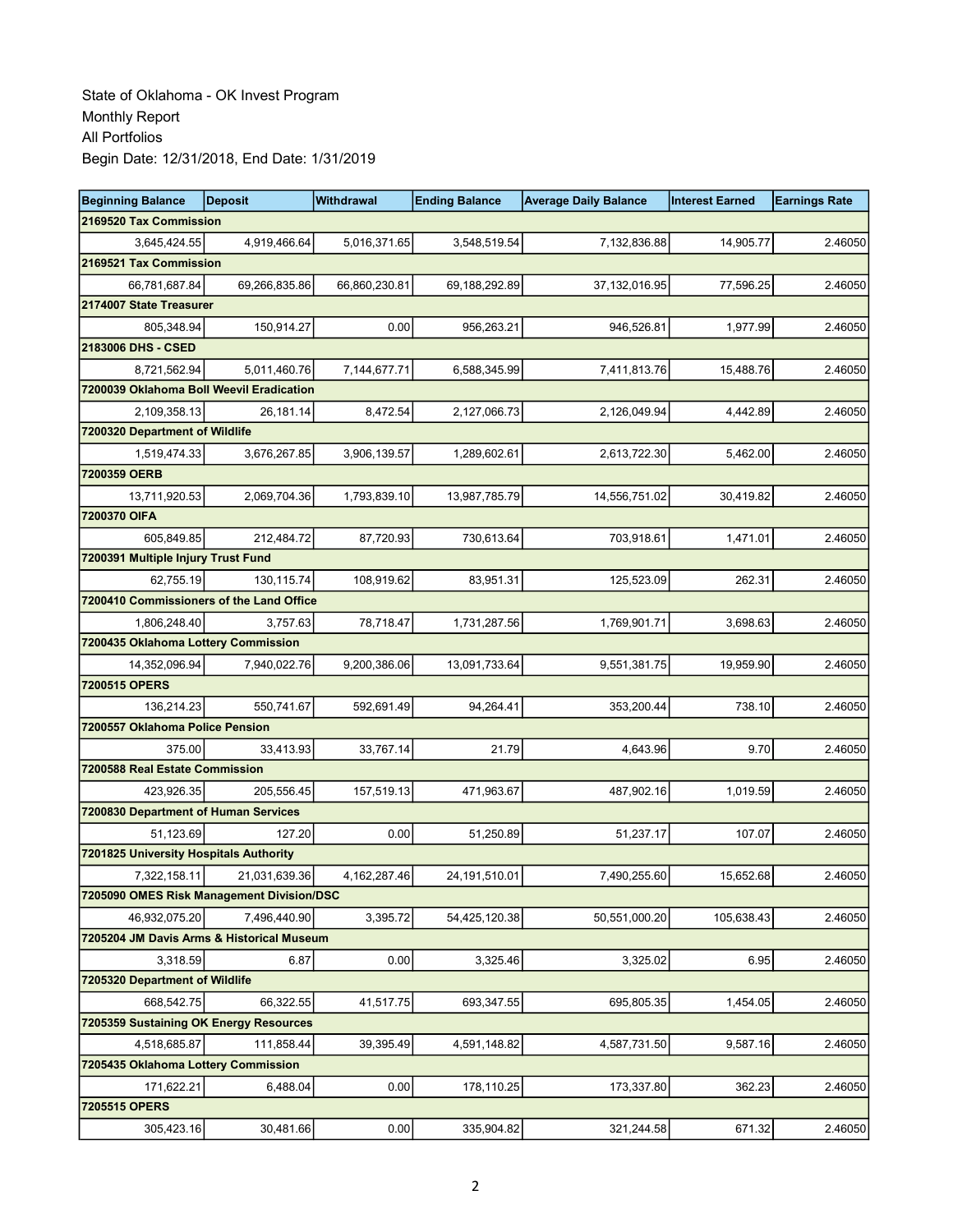| <b>Beginning Balance</b>                          | <b>Deposit</b> | <b>Withdrawal</b> | <b>Ending Balance</b> | <b>Average Daily Balance</b> | <b>Interest Earned</b> | <b>Earnings Rate</b> |
|---------------------------------------------------|----------------|-------------------|-----------------------|------------------------------|------------------------|----------------------|
| 7205563 OK Bd for Private Vocational Schools      |                |                   |                       |                              |                        |                      |
| 214,273.47                                        | 2,123.42       | 16,422.62         | 199,974.27            | 206,819.01                   | 432.20                 | 2.46050              |
| 7205630 Oklahoma Department of Securities         |                |                   |                       |                              |                        |                      |
| 385,309.58                                        | 799.74         | 7,661.90          | 378,447.42            | 381,558.19                   | 797.36                 | 2.46050              |
| 7205807 Oklahoma Health Care Authority            |                |                   |                       |                              |                        |                      |
| 1,596,183.78                                      | 50,713,272.46  | 50,222,844.18     | 2,086,612.06          | 18,529,954.95                | 38,722.78              | 2.46050              |
| 7210270 State Election Board                      |                |                   |                       |                              |                        |                      |
| 4,589,954.62                                      | 51,546.33      | 49,957.00         | 4,591,543.95          | 4,595,145.03                 | 9,602.66               | 2.46050              |
| 7210320 Department of Wildlife                    |                |                   |                       |                              |                        |                      |
| 6,356,617.30                                      | 3.019.504.14   | 1,036.00          | 9,375,085.44          | 8,107,870.21                 | 16,943.34              | 2.46050              |
| 7210350 Oklahoma Historical Society               |                |                   |                       |                              |                        |                      |
| 27.73                                             | 0.06           | 0.00              | 27.79                 | 27.79                        | 0.06                   | 2.46050              |
| 7210400 Office of Juvenile Affairs                |                |                   |                       |                              |                        |                      |
| 46,024.78                                         | 603.06         | 3,491.00          | 43,136.84             | 44,964.87                    | 93.96                  | 2.46050              |
| 7210410 Commissioners of the Land Office          |                |                   |                       |                              |                        |                      |
| 17,945,771.05                                     | 37, 157.34     | 0.00              | 17,982,928.39         | 17,980,531.14                | 37,574.63              | 2.46050              |
| 7210515 OPERS                                     |                |                   |                       |                              |                        |                      |
| 56,019.52                                         | 5,225.88       | 0.00              | 61,245.40             | 58,555.78                    | 122.37                 | 2.46050              |
| 7210570 State Board of Licensure for Professional |                |                   |                       |                              |                        |                      |
| 242,767.82                                        | 350,502.66     | 0.00              | 593,270.48            | 446,463.86                   | 932.99                 | 2.46050              |
| 7210588 Real Estate Commission                    |                |                   |                       |                              |                        |                      |
| 375,023.34                                        | 8,675.63       | 97,671.86         | 286,027.11            | 334,067.80                   | 698.11                 | 2.46050              |
| 7215270 State of Oklahoma Election Board          |                |                   |                       |                              |                        |                      |
| 5,235,272.92                                      | 10,839.81      | 0.00              | 5,246,112.73          | 5,245,413.39                 | 10,961.55              | 2.46050              |
| 7215320 Department of Wildlife                    |                |                   |                       |                              |                        |                      |
| 3,127,090.35                                      | 12,895.44      | 0.00              | 3,139,985.79          | 3,138,117.98                 | 6,557.85               | 2.46050              |
| 7215566 Tourism & Recreation Department           |                |                   |                       |                              |                        |                      |
| 13,720,189.65                                     | 1,093,158.02   | 1,896,285.12      | 12,917,062.55         | 13,427,084.92                | 28,059.11              | 2.46050              |
| 7215585 Department of Public Safety               |                |                   |                       |                              |                        |                      |
| 701,791.98                                        | 1,617.63       | 20,621.82         | 682,787.79            | 692,945.58                   | 1,448.08               | 2.46050              |
| 7215670 JD McCarty Center                         |                |                   |                       |                              |                        |                      |
| 509,939.25                                        | 648,545.10     | 4,138.47          | 1,154,345.88          | 550,583.45                   | 1,150.58               | 2.46050              |
| 7216805 Department of Rehabilitation Services     |                |                   |                       |                              |                        |                      |
| 557,533.20                                        | 519,498.67     | 0.00              | 1,077,031.87          | 625,527.12                   | 1,307.19               | 2.46050              |
| 7220090 OSF Building Project Fund                 |                |                   |                       |                              |                        |                      |
| 0.42                                              | 0.00           | 0.00              | 0.42                  | 0.42                         | 0.00                   | 2.46050              |
| 7220320 Dept of Wildlife Conservation             |                |                   |                       |                              |                        |                      |
| 4,091,247.99                                      | 52,038.36      | 50,121.05         | 4,093,165.30          | 4,119,578.80                 | 8,608.85               | 2.46050              |
| 7220585 Department of Public Safety               |                |                   |                       |                              |                        |                      |
| 4,019,711.41                                      | 93,797.10      | 22,865.35         | 4,090,643.16          | 4,050,321.45                 | 8,464.12               | 2.46050              |
| 7220830 Department of Human Services              |                |                   |                       |                              |                        |                      |
| 0.18                                              | 0.96           | 0.00              | 1.14                  | 1.08                         | 0.00                   | 2.46050              |
| 7225040 Department of Agriculture                 |                |                   |                       |                              |                        |                      |
| 428,888.21                                        | 2,294.60       | 7,767.62          | 423,415.19            | 429,183.31                   | 896.88                 | 2.46050              |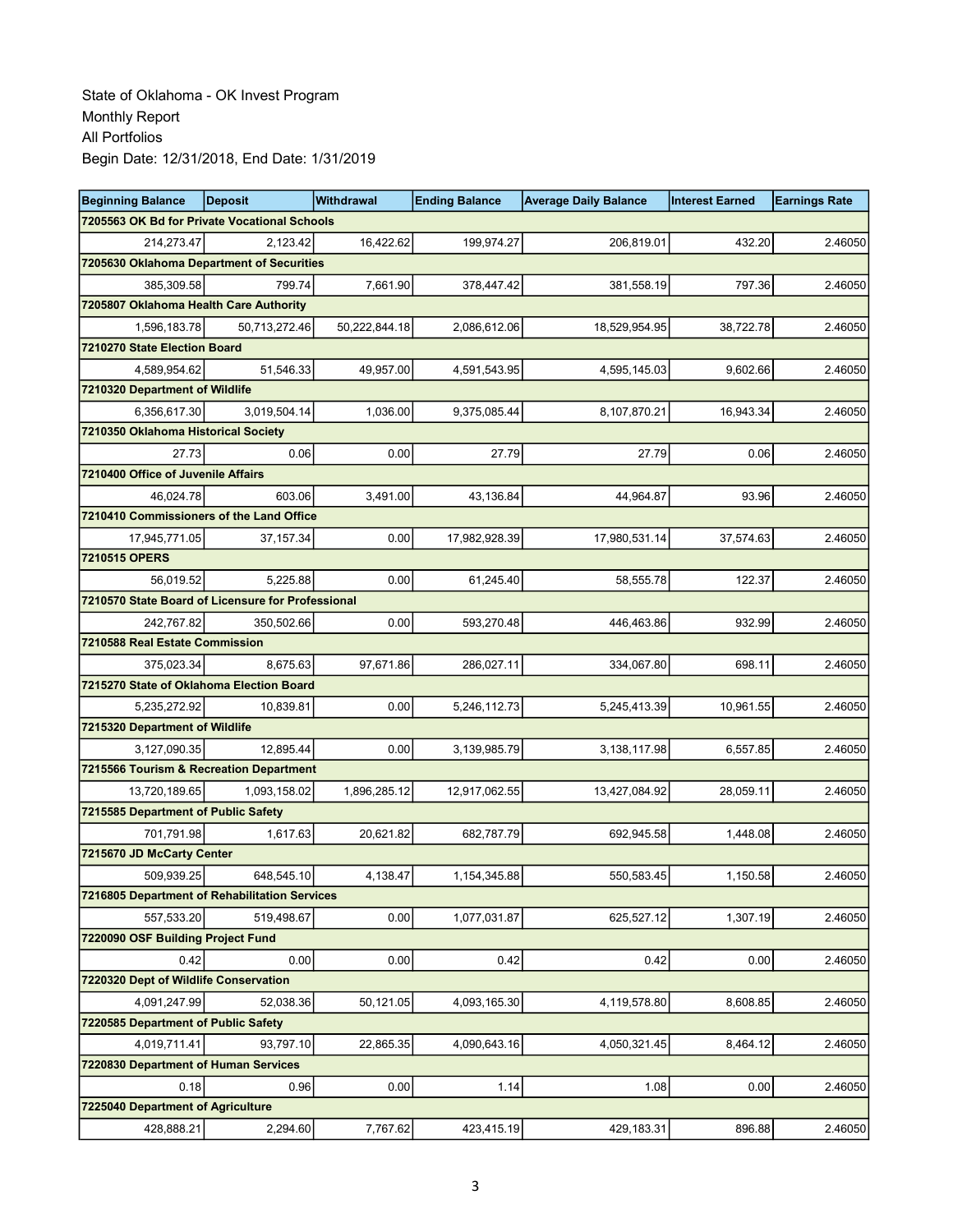| <b>Beginning Balance</b>                     | <b>Deposit</b> | Withdrawal   | <b>Ending Balance</b> | <b>Average Daily Balance</b> | <b>Interest Earned</b> | <b>Earnings Rate</b> |
|----------------------------------------------|----------------|--------------|-----------------------|------------------------------|------------------------|----------------------|
| <b>7225830 Department of Human Services</b>  |                |              |                       |                              |                        |                      |
| 3,399,003.43                                 | 28.616.41      | 2,506,732.19 | 920,887.65            | 1,564,335.38                 | 3,269.05               | 2.46050              |
| 7230220 Oklahoma Crime Victims Compensation  |                |              |                       |                              |                        |                      |
| 2,860,639.69                                 | 313,554.89     | 314,483.31   | 2,859,711.27          | 2,870,926.73                 | 5,999.49               | 2.46050              |
| 7230345 Department of Transportation         |                |              |                       |                              |                        |                      |
| 3,695,362.14                                 | 495,749.61     | 0.00         | 4,191,111.75          | 3,799,292.11                 | 7,939.53               | 2.46050              |
| 7230695 Tax Commission                       |                |              |                       |                              |                        |                      |
| 52,940.28                                    | 797,139.67     | 0.00         | 850,079.95            | 117,467.54                   | 245.48                 | 2.46050              |
| 7230807 Health Care Authority                |                |              |                       |                              |                        |                      |
| 36.621.79                                    | 6,248,801.56   | 6,244,567.08 | 40,856.27             | 2,762,407.87                 | 5,772.71               | 2.46050              |
| 7235605 Regents for Higher Education         |                |              |                       |                              |                        |                      |
| 5,295,811.15                                 | 72,587.05      | 709,729.44   | 4,658,668.76          | 5,242,317.66                 | 10,955.08              | 2.46050              |
| 7240807 Health Care Authority                |                |              |                       |                              |                        |                      |
| 17,711,598.90                                | 36,673.64      | 0.00         | 17,748,272.54         | 17,745,906.50                | 37,084.33              | 2.46050              |
| 7244090 OMES Dept of Central Services        |                |              |                       |                              |                        |                      |
| 740,572.82                                   | 150,935.05     | 227,193.69   | 664,314.18            | 718,774.52                   | 1,502.05               | 2.46050              |
| 7245807 Health Care Authority                |                |              |                       |                              |                        |                      |
| 7,596,303.22                                 | 6,526,328.62   | 5,877,302.88 | 8,245,328.96          | 8,528,631.27                 | 17,822.62              | 2.46050              |
| 7255090 Department of Central Services       |                |              |                       |                              |                        |                      |
| 1,084,299.33                                 | 4,745.32       | 2,554.45     | 1,086,490.20          | 1,084,711.26                 | 2,266.76               | 2.46050              |
| 7255585 Oklahoma Dept of Public Safety       |                |              |                       |                              |                        |                      |
| 9,163.05                                     | 18.97          | 0.00         | 9,182.02              | 9,180.80                     | 19.19                  | 2.46050              |
| 7260090 OMES Risk Management Division        |                |              |                       |                              |                        |                      |
| 5,304,625.42                                 | 145,134.55     | 42,750.20    | 5,407,009.77          | 5,374,651.25                 | 11,231.62              | 2.46050              |
| 7265090 Risk Management Fund                 |                |              |                       |                              |                        |                      |
| 107,568.37                                   | 575,284.88     | 617,489.57   | 65,363.68             | 197, 151.65                  | 412.00                 | 2.46050              |
| 7275740 OST - SEED                           |                |              |                       |                              |                        |                      |
| 38,927.31                                    | 81.27          | 550.52       | 38,458.06             | 38,861.26                    | 81.21                  | 2.46050              |
| 7280090 OMES DCS Property Distribution       |                |              |                       |                              |                        |                      |
| 1,386,424.29                                 | 75,304.74      | 57,917.99    | 1,403,811.04          | 1,406,285.60                 | 2,938.77               | 2.46050              |
| 7280345 Department of Transportation         |                |              |                       |                              |                        |                      |
| 0.00                                         | 521,115.92     | 0.00         | 521,115.92            | 403,610.38                   | 843.44                 | 2.46050              |
| 7285345 Department of Transportation         |                |              |                       |                              |                        |                      |
| 129,873,558.11                               | 11.629.174.30  | 6,205,811.71 | 135,296,920.70        | 135,963,878.92               | 284,129.12             | 2.46050              |
| 7295090 Emergency & Transportation           |                |              |                       |                              |                        |                      |
| 3,138,635.82                                 | 545,581.50     | 0.00         | 3,684,217.32          | 3,241,162.47                 | 6,773.19               | 2.46050              |
| 7296150 University of Science & Arts         |                |              |                       |                              |                        |                      |
| 39.40                                        | 0.08           | 0.00         | 39.48                 | 39.47                        | 0.08                   | 2.46050              |
| 7303000 Tobacco Litigation Escrow Fund       |                |              |                       |                              |                        |                      |
| 28,569.91                                    | 59.15          | 0.00         | 28,629.06             | 28,625.24                    | 59.82                  | 2.46050              |
| 7360566 Tourism & Recreation Department      |                |              |                       |                              |                        |                      |
| 6,071,460.18                                 | 123,326.36     | 0.00         | 6,194,786.54          | 6,172,517.57                 | 12,898.96              | 2.46050              |
| 7401105 OCIA NACEA Construction Series 2018B |                |              |                       |                              |                        |                      |
| 25,004,875.00                                | 51,785.16      | 0.00         | 25,056,660.16         | 25,053,319.18                | 52,354.92              | 2.46050              |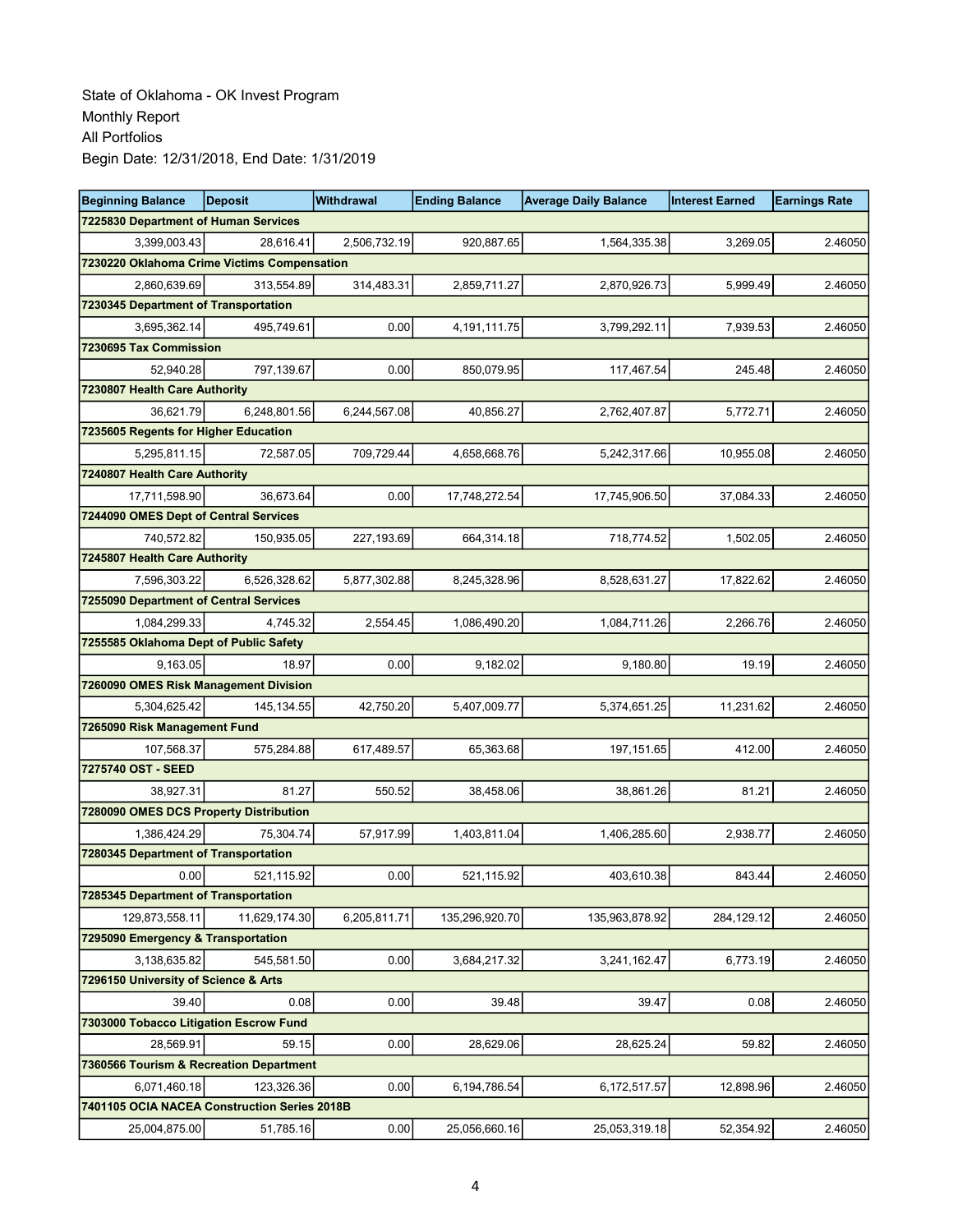| <b>Beginning Balance</b>                           | <b>Deposit</b> | Withdrawal   | <b>Ending Balance</b> | <b>Average Daily Balance</b> | <b>Interest Earned</b> | <b>Earnings Rate</b> |
|----------------------------------------------------|----------------|--------------|-----------------------|------------------------------|------------------------|----------------------|
| 7402105 OCIA Tourism Construction Fund Series 2018 |                |              |                       |                              |                        |                      |
| 9,230,810.21                                       | 19,112.71      | 0.00         | 9,249,922.92          | 9,248,689.84                 | 19,327.35              | 2.46050              |
| 7403292 Oklahoma Department of Environmental Quali |                |              |                       |                              |                        |                      |
| 283,956.52                                         | 587.94         | 0.00         | 284,544.46            | 284,506.53                   | 594.54                 | 2.46050              |
| 7405220 District Attorneys Council                 |                |              |                       |                              |                        |                      |
| 4,520,511.69                                       | 23,329.84      | 228,396.62   | 4,315,444.91          | 4,463,239.12                 | 9,327.01               | 2.46050              |
| 7406105 OCIA Tourism Revenue Fund Series 2018A     |                |              |                       |                              |                        |                      |
| 246.36                                             | 86,657.96      | 43,298.36    | 43,605.96             | 22,651.19                    | 47.34                  | 2.46050              |
| 7408105 OCIA                                       |                |              |                       |                              |                        |                      |
| 1,498.59                                           | 1,076,908.39   | 538,093.23   | 540,313.75            | 331,973.02                   | 693.74                 | 2.46050              |
| 7409105 OCIA NACEA Revenue Series 2018B            |                |              |                       |                              |                        |                      |
| 22.36                                              | 89,038.65      | 88,961.35    | 99.66                 | 31,661.60                    | 66.16                  | 2.46050              |
| 7410105 OCIA Capitol Repair Construction Series 20 |                |              |                       |                              |                        |                      |
| 70,004,754.53                                      | 144,980.06     | 7,295,142.89 | 62,854,591.70         | 67,447,017.49                | 140,946.71             | 2.46050              |
| 7412105 OCIA                                       |                |              |                       |                              |                        |                      |
| 2,627.78                                           | 1.255.356.19   | 1,255,183.34 | 2,800.63              | 569,646.47                   | 1,190.41               | 2.46050              |
| 7415105 OCIA DOC Construction Series 2018D         |                |              |                       |                              |                        |                      |
| 116,522,417.50                                     | 241,318.67     | 416,463.77   | 116, 347, 272. 40     | 116,576,451.69               | 243,614.44             | 2.46050              |
| 7416000 OSF - Oil Overcharge                       |                |              |                       |                              |                        |                      |
| 277,639.43                                         | 574.86         | 0.00         | 278,214.29            | 278,177.20                   | 581.32                 | 2.46050              |
| 7416160 Department of Commerce                     |                |              |                       |                              |                        |                      |
| 2,762,646.71                                       | 10,272.17      | 0.00         | 2,772,918.88          | 2,768,580.27                 | 5,785.61               | 2.46050              |
| 7419105 OCIA                                       |                |              |                       |                              |                        |                      |
| 3,007.44                                           | 1,782,573.90   | 0.00         | 1,785,581.34          | 728,208.83                   | 1,521.77               | 2.46050              |
| 7426000 OSF - Oil Overcharge                       |                |              |                       |                              |                        |                      |
| 2,319,819.13                                       | 4,803.27       | 0.00         | 2,324,622.40          | 2,324,312.51                 | 4,857.21               | 2.46050              |
| 7426160 Department of Commerce                     |                |              |                       |                              |                        |                      |
| 11,684,572.82                                      | 130,914.15     | 0.00         | 11,815,486.97         | 11,809,544.36                | 24,678.87              | 2.46050              |
| 7428105 OCIA Endowed Chairs Fund                   |                |              |                       |                              |                        |                      |
| 2,665.76                                           | 1,915,661.96   | 957,188.87   | 961,138.85            | 590,531.27                   | 1,234.06               | 2.46050              |
| 7429105 OCIA                                       |                |              |                       |                              |                        |                      |
| 755.20                                             | 1.56           | 0.00         | 756.76                | 756.66                       | 1.58                   | 2.46050              |
| 7430010 Oklahoma State University                  |                |              |                       |                              |                        |                      |
| 1,670,337.70                                       | 6.571.684.32   | 6,848,427.71 | 1,393,594.31          | 2,570,889.85                 | 5,372.49               | 2.46050              |
| 7430011 Oklahoma State University                  |                |              |                       |                              |                        |                      |
| 762,035.61                                         | 1,686,475.47   | 1,637,729.75 | 810,781.33            | 1,164,762.52                 | 2,434.05               | 2.46050              |
| 7430012 Oklahoma State University                  |                |              |                       |                              |                        |                      |
| 345.940.57                                         | 1,097,096.58   | 1,113,167.73 | 329,869.42            | 533,231.28                   | 1,114.31               | 2.46050              |
| 7430013 Oklahoma State University                  |                |              |                       |                              |                        |                      |
| 1,927,958.81                                       | 4,054.75       | 4,963.69     | 1,927,049.87          | 1,929,220.07                 | 4,031.57               | 2.46050              |
| 7430014 Oklahoma State University                  |                |              |                       |                              |                        |                      |
| 2,823,433.55                                       | 497,128.83     | 504,627.37   | 2,815,935.01          | 3,035,680.16                 | 6,343.78               | 2.46050              |
| 7430015 Oklahoma State University                  |                |              |                       |                              |                        |                      |
| 1,112,652.02                                       | 1,200,000.00   | 449,744.36   | 1,862,907.66          | 1,519,593.23                 | 3,175.55               | 2.46050              |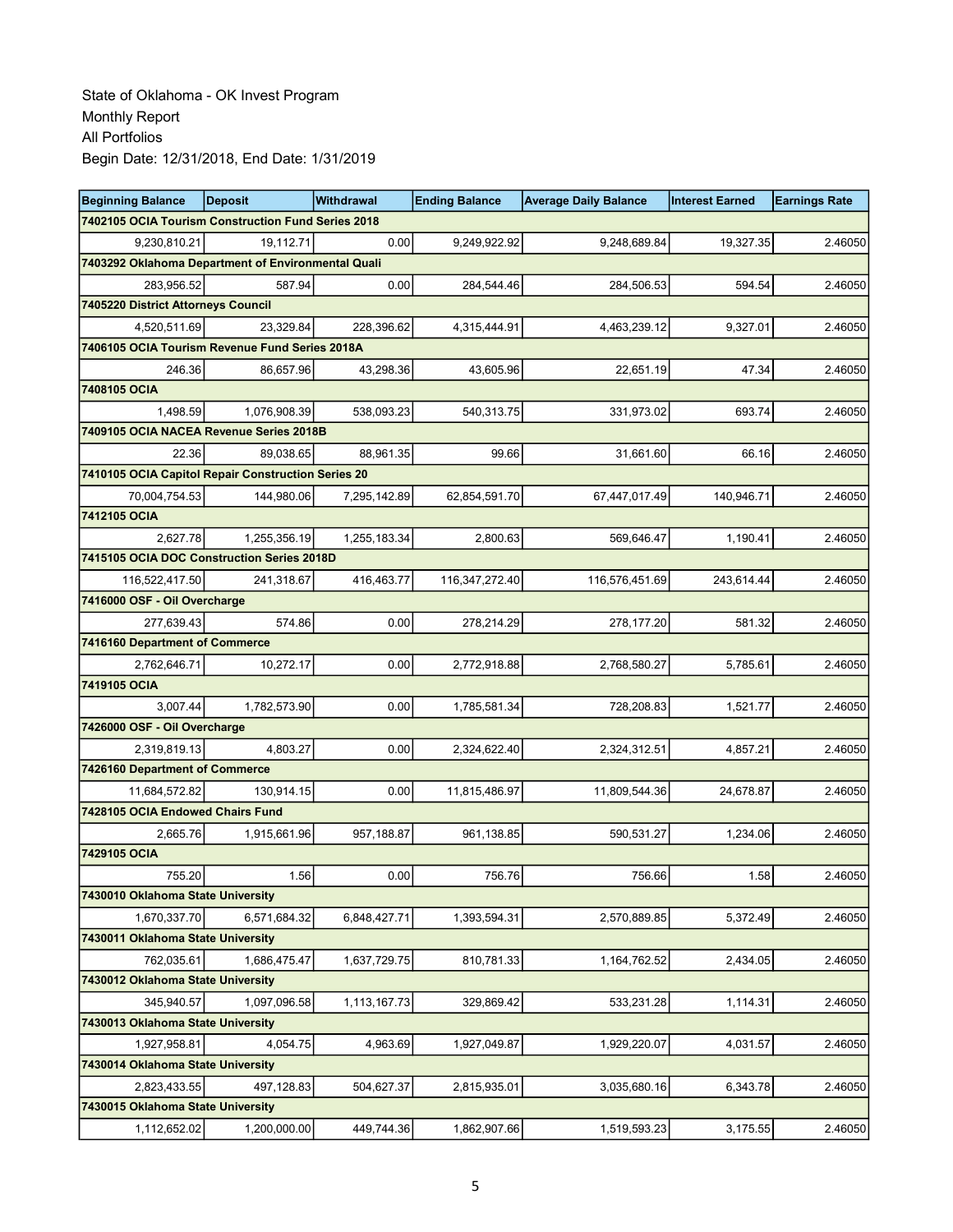| <b>Beginning Balance</b>                       | <b>Deposit</b> | Withdrawal    | <b>Ending Balance</b> | <b>Average Daily Balance</b> | <b>Interest Earned</b> | <b>Earnings Rate</b> |
|------------------------------------------------|----------------|---------------|-----------------------|------------------------------|------------------------|----------------------|
| 7430016 Oklahoma State University              |                |               |                       |                              |                        |                      |
| 164,296.43                                     | 337.12         | 0.00          | 164,633.55            | 164,611.80                   | 344.00                 | 2.46050              |
| 7430420 Langston University                    |                |               |                       |                              |                        |                      |
| 316,620.14                                     | 1,472,751.09   | 1,590,717.21  | 198,654.02            | 422,122.06                   | 882.13                 | 2.46050              |
| 7430461 Rogers State College                   |                |               |                       |                              |                        |                      |
| 820,968.09                                     | 585,299.70     | 136,830.24    | 1,269,437.55          | 814,276.53                   | 1,701.63               | 2.46050              |
| 7430505 Northwestern Oklahoma State University |                |               |                       |                              |                        |                      |
| 170,533.28                                     | 226,960.84     | 69,164.62     | 328,329.50            | 171,555.49                   | 358.51                 | 2.46050              |
| 7430665 Southwestern Oklahoma State University |                |               |                       |                              |                        |                      |
| 2,582,034.02                                   | 129,176.11     | 81,442.91     | 2,629,767.22          | 2,590,129.77                 | 5,412.70               | 2.46050              |
| 7430760 University of Oklahoma                 |                |               |                       |                              |                        |                      |
| 12,500,656.33                                  | 10,542,040.90  | 7,288,331.10  | 15,754,366.13         | 15, 117, 494. 37             | 31,591.63              | 2.46050              |
| 7430770 OUHSC                                  |                |               |                       |                              |                        |                      |
| 57,963,300.37                                  | 10,584,078.56  | 10,679,773.99 | 57,867,604.94         | 58,368,590.68                | 121,975.16             | 2.46050              |
| 7430773 Oklahoma State University              |                |               |                       |                              |                        |                      |
| 3,419,133.10                                   | 506,905.37     | 438,127.05    | 3,487,911.42          | 3,407,286.22                 | 7,120.34               | 2.46050              |
| 7432105 OCIA 2009A Construction Fund           |                |               |                       |                              |                        |                      |
| 152.92                                         | 184,448.90     | 0.00          | 184,601.82            | 18,137.30                    | 37.90                  | 2.46050              |
| 7434105 OCIA                                   |                |               |                       |                              |                        |                      |
| 901.83                                         | 273,938.98     | 0.00          | 274,840.81            | 74,319.82                    | 155.31                 | 2.46050              |
| 7436000 OSF - Oil Overcharge                   |                |               |                       |                              |                        |                      |
| 2,544.32                                       | 5.27           | 0.00          | 2,549.59              | 2,549.25                     | 5.33                   | 2.46050              |
| 7440105 OCIA Operations & Maintenance          |                |               |                       |                              |                        |                      |
| 3,894.00                                       | 8.06           | 0.00          | 3,902.06              | 3,901.54                     | 8.15                   | 2.46050              |
| 7442105 OCIA                                   |                |               |                       |                              |                        |                      |
| 2,466.47                                       | 592,379.85     | 591,745.36    | 3,100.96              | 270,299.87                   | 564.86                 | 2.46050              |
| 7443105 OCIA                                   |                |               |                       |                              |                        |                      |
| 900.28                                         | 547,773.45     | 0.00          | 548,673.73            | 209,702.33                   | 438.22                 | 2.46050              |
| 7444835 Water Resources Board                  |                |               |                       |                              |                        |                      |
| 7,866,706.98                                   | 39,346.77      | 84,289.85     | 7,821,763.90          | 7,855,057.09                 | 16,415.02              | 2.46050              |
| 7445105 Oklahoma Capital Improvement           |                |               |                       |                              |                        |                      |
| 646.97                                         | 321.87         | 0.00          | 968.84                | 948.07                       | 1.98                   | 2.46050              |
| 7445835 Water Resources Board                  |                |               |                       |                              |                        |                      |
| 4,538,045.85                                   | 9,781.47       | 359,191.30    | 4,188,636.02          | 4.440.488.61                 | 9,279.47               | 2.46050              |
| 7446105 Capital Improvement Authority          |                |               |                       |                              |                        |                      |
| 7,191,071.30                                   | 7,883.26       | 5,116,670.66  | 2,082,283.90          | 4,648,664.60                 | 9,714.50               | 2.46050              |
| 7447105 OCIA                                   |                |               |                       |                              |                        |                      |
| 355.43                                         | 307,032.49     | 242,225.01    | 65,162.91             | 107,351.81                   | 224.34                 | 2.46050              |
| 7448105 OCIA                                   |                |               |                       |                              |                        |                      |
| 705.38                                         | 1.82           | 0.00          | 707.20                | 707.08                       | 1.48                   | 2.46050              |
| 7449105 OCIA                                   |                |               |                       |                              |                        |                      |
| 4,012.11                                       | 8.31           | 0.00          | 4,020.42              | 4,019.88                     | 8.40                   | 2.46050              |
| 7455105 OCIA                                   |                |               |                       |                              |                        |                      |
| 285.42                                         | 142.00         | 0.00          | 427.42                | 418.26                       | 0.87                   | 2.46050              |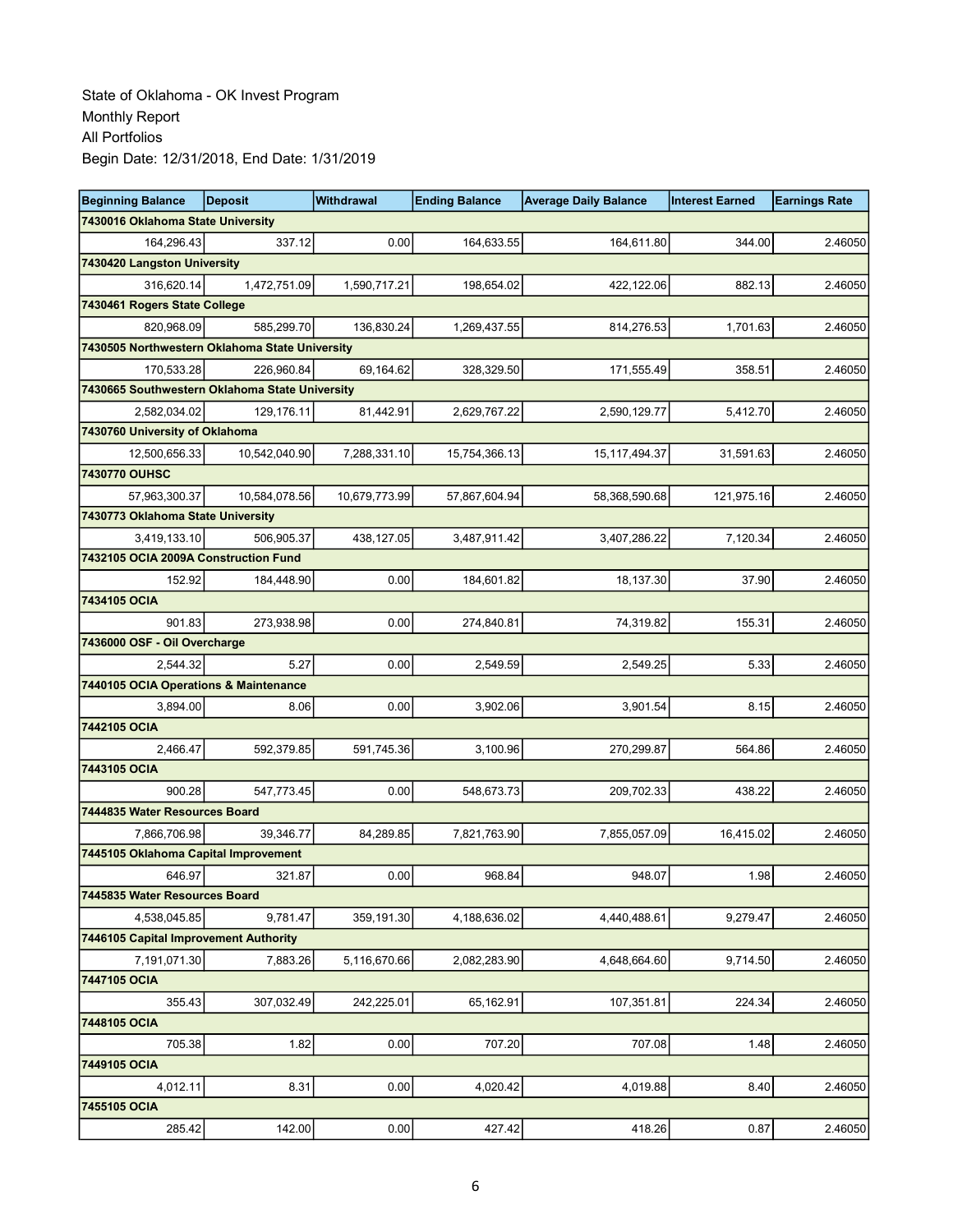| <b>Beginning Balance</b>                       | <b>Deposit</b> | <b>Withdrawal</b> | <b>Ending Balance</b> | <b>Average Daily Balance</b> | <b>Interest Earned</b> | <b>Earnings Rate</b> |
|------------------------------------------------|----------------|-------------------|-----------------------|------------------------------|------------------------|----------------------|
| 7455160 Department of Commerce                 |                |                   |                       |                              |                        |                      |
| 439,619.03                                     | 53,590.18      | 302,094.99        | 191,114.22            | 300,739.83                   | 628.47                 | 2.46050              |
| 7460100 Cameron University                     |                |                   |                       |                              |                        |                      |
| 671,059.27                                     | 1,406.67       | 6,290.14          | 666,175.80            | 667,942.03                   | 1,395.82               | 2.46050              |
| 7460760 University of Oklahoma                 |                |                   |                       |                              |                        |                      |
| 160,718.52                                     | 332.77         | 0.00              | 161,051.29            | 161,029.82                   | 336.51                 | 2.46050              |
| 7462105 OK Capital Improvement Authority       |                |                   |                       |                              |                        |                      |
| 1,028.89                                       | 491,526.01     | 491,458.33        | 1,096.57              | 223,041.13                   | 466.10                 | 2.46050              |
| 7464105 OCIA                                   |                |                   |                       |                              |                        |                      |
| 23,434,890.32                                  | 48,582.72      | 192,325.09        | 23,291,147.95         | 23,380,536.20                | 48,859.24              | 2.46050              |
| 7470010 Oklahoma State University              |                |                   |                       |                              |                        |                      |
| 9,182,978.22                                   | 19,997.41      | 379,709.63        | 8,823,266.00          | 8,982,123.99                 | 18,770.30              | 2.46050              |
| 7470014 Oklahoma State University              |                |                   |                       |                              |                        |                      |
| 3,609,011.32                                   | 7,478.64       | 22,466.38         | 3,594,023.58          | 3,602,723.79                 | 7,528.76               | 2.46050              |
| 7470230 East Central University                |                |                   |                       |                              |                        |                      |
| 0.11                                           | 0.00           | 0.00              | 0.11                  | 0.11                         | 0.00                   | 2.46050              |
| 7471835 Water Resources Board                  |                |                   |                       |                              |                        |                      |
| 831,576.99                                     | 1,721.81       | 0.00              | 833,298.80            | 833,187.72                   | 1,741.15               | 2.46050              |
| 7472835 Water Resources Board                  |                |                   |                       |                              |                        |                      |
| 102,786,774.68                                 | 212,823.60     | 0.00              | 102,999,598.28        | 102,985,867.73               | 215,213.66             | 2.46050              |
| 7473835 Water Resources Board                  |                |                   |                       |                              |                        |                      |
| 67,076,245.36                                  | 138,883.70     | 0.00              | 67,215,129.06         | 67,206,168.82                | 140,443.40             | 2.46050              |
| 7475750 Tulsa Community College                |                |                   |                       |                              |                        |                      |
| 5,708.32                                       | 11.82          | 0.00              | 5,720.14              | 5,719.38                     | 11.95                  | 2.46050              |
| 7475770 University of Oklahoma Health Sciences |                |                   |                       |                              |                        |                      |
| 0.37                                           | 0.00           | 0.00              | 0.37                  | 0.37                         | 0.00                   | 2.46050              |
| 7476760 University of Oklahoma                 |                |                   |                       |                              |                        |                      |
| 21,660,919.07                                  | 614,229.17     | 1,101,111.06      | 21,174,037.18         | 21,154,680.78                | 44,207.78              | 2.46050              |
| 7479010 Oklahoma State University              |                |                   |                       |                              |                        |                      |
| 6,766,350.90                                   | 14,325.51      | 3,444,387.93      | 3,336,288.48          | 4,890,894.29                 | 10,220.70              | 2.46050              |
| 7480230 East Central University                |                |                   |                       |                              |                        |                      |
| 0.68                                           | 0.00           | 0.00              | 0.68                  | 0.68                         | 0.00                   | 2.46050              |
| 7481230 East Central University                |                |                   |                       |                              |                        |                      |
| 0.04                                           | 0.00           | 0.00              | 0.04                  | 0.04                         | 0.00                   | 2.46050              |
| 7481633 Oklahoma City Community College        |                |                   |                       |                              |                        |                      |
| 0.03                                           | 0.00           | 0.00              | 0.03                  | 0.03                         | 0.00                   | 2.46050              |
| 7482105 OCIA                                   |                |                   |                       |                              |                        |                      |
| 2,776.69                                       | 1,246,692.83   | 1,246,520.83      | 2,948.69              | 565,882.48                   | 1,182.55               | 2.46050              |
| 7483633 OCCC 2010 Bond                         |                |                   |                       |                              |                        |                      |
| 0.06                                           | 0.00           | 0.00              | 0.06                  | 0.06                         | 0.00                   | 2.46050              |
| 7486010 Oklahoma State University              |                |                   |                       |                              |                        |                      |
| 11,616.80                                      | 24.05          | 0.00              | 11,640.85             | 11,639.30                    | 24.32                  | 2.46050              |
| 7488105 OCIA                                   |                |                   |                       |                              |                        |                      |
| 3,795.96                                       | 1,300,669.41   | 0.00              | 1,304,465.37          | 487,875.20                   | 1,019.53               | 2.46050              |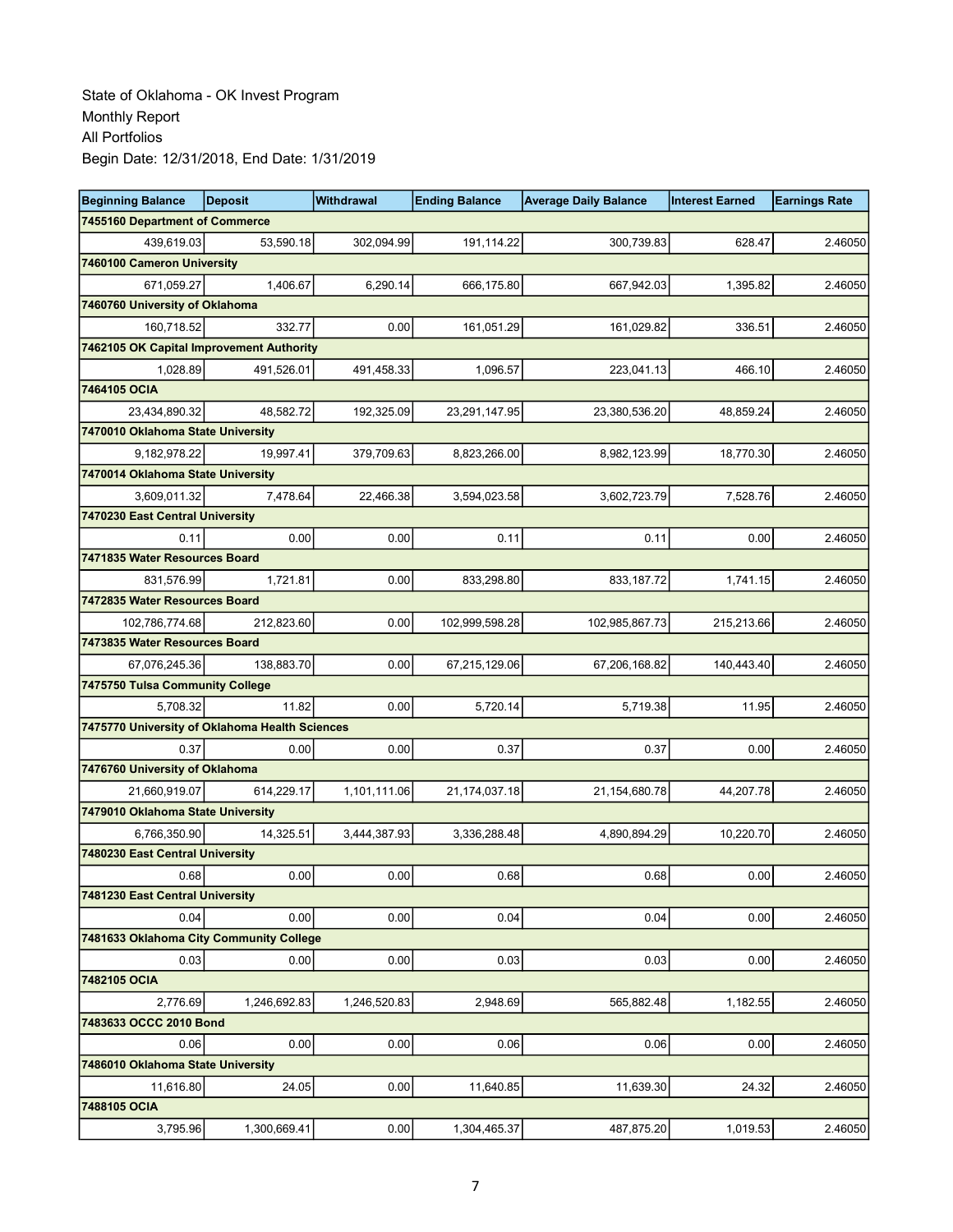| <b>Beginning Balance</b>                       | <b>Deposit</b> | <b>Withdrawal</b> | <b>Ending Balance</b> | <b>Average Daily Balance</b> | <b>Interest Earned</b> | <b>Earnings Rate</b> |
|------------------------------------------------|----------------|-------------------|-----------------------|------------------------------|------------------------|----------------------|
| 7489105 OCIA                                   |                |                   |                       |                              |                        |                      |
| 803.63                                         | 48.67          | 0.00              | 852.30                | 849.16                       | 1.77                   | 2.46050              |
| 7517410 - Commissioners of the Land Office     |                |                   |                       |                              |                        |                      |
| 804,762.17                                     | 0.00           | 804,762.17        | 0.00                  | 155.760.42                   | 325.50                 | 2.46050              |
| 7518410 Commissioners of the Land Office       |                |                   |                       |                              |                        |                      |
| 1,164,775.76                                   | 0.00           | 0.00              | 1,164,775.76          | 1,164,775.76                 | 2,434.08               | 2.46050              |
| 7519410 Commissioners of the Land Office       |                |                   |                       |                              |                        |                      |
| 4,328,722.63                                   | 801,381.22     | 585,857.57        | 4,544,246.28          | 4,509,181.23                 | 9,423.02               | 2.46050              |
| 7600010 Oklahoma State University              |                |                   |                       |                              |                        |                      |
| 3,923,896.42                                   | 708,032.65     | 1,973,998.52      | 2,657,930.55          | 3,135,183.80                 | 6,551.72               | 2.46050              |
| 7600120 University of Central Oklahoma         |                |                   |                       |                              |                        |                      |
| 4,651,539.88                                   | 96,032.56      | 0.00              | 4,747,572.44          | 4,699,543.24                 | 9,820.82               | 2.46050              |
| 7600150 University of Science & Arts           |                |                   |                       |                              |                        |                      |
| 698,192.47                                     | 87,824.25      | 12,549.99         | 773,466.73            | 730,545.27                   | 1,526.65               | 2.46050              |
| 7600230 East Central University                |                |                   |                       |                              |                        |                      |
| 1,269,010.59                                   | 89,065.71      | 125,645.31        | 1,232,430.99          | 1,249,798.49                 | 2,611.75               | 2.46050              |
| 7600420 Langston University                    |                |                   |                       |                              |                        |                      |
| 1,524,393.29                                   | 80,917.16      | 0.00              | 1,605,310.45          | 1,562,439.99                 | 3,265.09               | 2.46050              |
| 7600485 Northeastern State University          |                |                   |                       |                              |                        |                      |
| 2,435,618.61                                   | 92.228.04      | 7,415.93          | 2,520,430.72          | 2,477,922.35                 | 5,178.21               | 2.46050              |
| 7600490 Northern Oklahoma College              |                |                   |                       |                              |                        |                      |
| 882,890.30                                     | 79,605.95      | 9,987.09          | 952,509.16            | 912,944.93                   | 1,907.82               | 2.46050              |
| 7600505 Northwestern Oklahoma State University |                |                   |                       |                              |                        |                      |
| 1,657,711.18                                   | 89,893.22      | 35,026.22         | 1,712,578.18          | 1,688,598.94                 | 3,528.73               | 2.46050              |
| 7600530 Panhandle State University             |                |                   |                       |                              |                        |                      |
| 137,774.48                                     | 86,729.68      | 72,352.30         | 152,151.86            | 140,060.36                   | 292.69                 | 2.46050              |
| 7600660 Southeastern Oklahoma State Unversity  |                |                   |                       |                              |                        |                      |
| 139,108.92                                     | 86,760.87      | 62,334.76         | 163,535.03            | 136,211.99                   | 284.65                 | 2.46050              |
| 7600665 Southwestern Oklahoma State University |                |                   |                       |                              |                        |                      |
| 2,548,229.67                                   | 91,677.58      | 10,350.07         | 2,629,557.18          | 2,584,479.93                 | 5,400.89               | 2.46050              |
| 7600760 University of Oklahoma                 |                |                   |                       |                              |                        |                      |
| 3,942,708.93                                   | 8,545.75       | 805,339.50        | 3,145,915.18          | 3,587,001.63                 | 7,495.90               | 2.46050              |
| 7650010 Oklahoma State University              |                |                   |                       |                              |                        |                      |
| 6,014,696.53                                   | 243,286.84     | 295,554.01        | 5,962,429.36          | 5,968,451.21                 | 12,472.51              | 2.46050              |
| 7650120 University of Central Oklahoma         |                |                   |                       |                              |                        |                      |
| 931,921.36                                     | 51,462.98      | 0.00              | 983,384.34            | 956,084.95                   | 1,997.97               | 2.46050              |
| 7650150 University of Science & Arts           |                |                   |                       |                              |                        |                      |
| 133,597.39                                     | 49,815.31      | 10,548.58         | 172,864.12            | 149,073.80                   | 311.53                 | 2.46050              |
| 7650230 East Central University                |                |                   |                       |                              |                        |                      |
| 2,035,673.34                                   | 53,773.38      | 3,310.33          | 2,086,136.39          | 2,060,182.93                 | 4,305.25               | 2.46050              |
| 7650420 Langston University                    |                |                   |                       |                              |                        |                      |
| 1,920,721.47                                   | 186,389.51     | 144,072.38        | 1,963,038.60          | 1,962,628.20                 | 4,101.38               | 2.46050              |
| 7650485 Northeastern State University          |                |                   |                       |                              |                        |                      |
| 784,571.90                                     | 51,162.30      | 3,575.46          | 832, 158.74           | 807,531.51                   | 1,687.53               | 2.46050              |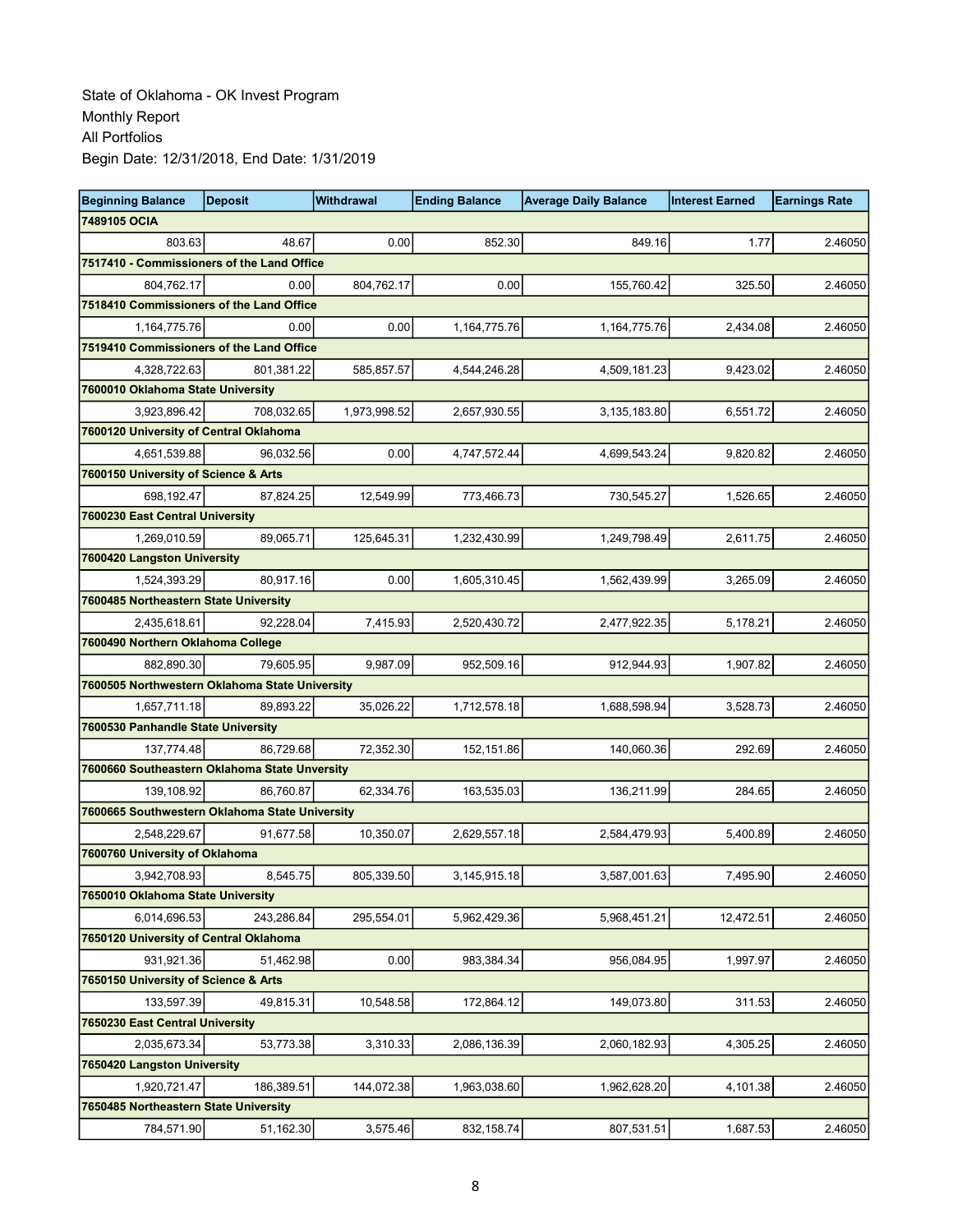| <b>Beginning Balance</b>                        | <b>Deposit</b> | <b>Withdrawal</b> | <b>Ending Balance</b> | <b>Average Daily Balance</b> | <b>Interest Earned</b> | <b>Earnings Rate</b> |
|-------------------------------------------------|----------------|-------------------|-----------------------|------------------------------|------------------------|----------------------|
| 7650490 Northern Oklahoma College               |                |                   |                       |                              |                        |                      |
| 3,266,984.79                                    | 301,711.35     | 37,339.84         | 3,531,356.30          | 3,381,128.58                 | 7,065.68               | 2.46050              |
| 7650505 Northwestern Oklahoma State University  |                |                   |                       |                              |                        |                      |
| 611,655.23                                      | 50,850.12      | 22,535.50         | 639,969.85            | 625,764.39                   | 1,307.68               | 2.46050              |
| 7650530 Panhandle State University              |                |                   |                       |                              |                        |                      |
| 101,153.88                                      | 49,741.80      | 45,326.03         | 105,569.65            | 86,080.16                    | 179.89                 | 2.46050              |
| 7650660 Southeastern Oklahoma State Unversity   |                |                   |                       |                              |                        |                      |
| 114.506.89                                      | 49,805.07      | 83,562.09         | 80,749.87             | 80,512.96                    | 168.25                 | 2.46050              |
| 7650665 Southwestern Oklahoma State University  |                |                   |                       |                              |                        |                      |
| 1,265,826.13                                    | 52,153.30      | 0.00              | 1,317,979.43          | 1,290,635.51                 | 2,697.09               | 2.46050              |
| 7650760 University of Oklahoma                  |                |                   |                       |                              |                        |                      |
| 2,967,210.34                                    | 152,523.27     | 0.00              | 3,119,733.61          | 3,038,908.08                 | 6,350.53               | 2.46050              |
| 7700040 Department of Agriculture               |                |                   |                       |                              |                        |                      |
| 10,586,524.62                                   | 21,919.77      | 50,000.00         | 10,558,444.39         | 10,605,417.31                | 22,162.56              | 2.46050              |
| 7700041 Western Oklahoma State College          |                |                   |                       |                              |                        |                      |
| 655,589.43                                      | 92,466.36      | 625,629.98        | 122,425.81            | 429,915.48                   | 898.41                 | 2.46050              |
| 7700131 Department of Corrections               |                |                   |                       |                              |                        |                      |
| 20,003,087.53                                   | 2,292,949.15   | 1,687,936.15      | 20,608,100.53         | 20,439,841.71                | 42,713.95              | 2.46050              |
| 7700240 Eastern Oklahoma State College          |                |                   |                       |                              |                        |                      |
| 970,840.62                                      | 1,568,215.00   | 599,250.72        | 1,939,804.90          | 875,061.51                   | 1,828.65               | 2.46050              |
| 7700340 State Health Department                 |                |                   |                       |                              |                        |                      |
| 0.00                                            | 1,524,779.19   | 1,524,779.19      | 0.00                  | 421,562.89                   | 880.96                 | 2.46050              |
| 7700461 Rogers State College                    |                |                   |                       |                              |                        |                      |
| 4,285,918.63                                    | 1,369,277.03   | 1,353,477.56      | 4,301,718.10          | 3,867,264.25                 | 8,081.58               | 2.46050              |
| 7700490 Northern Oklahoma College               |                |                   |                       |                              |                        |                      |
| 2,311,130.66                                    | 686,528.98     | 455,871.02        | 2,541,788.62          | 2,368,783.65                 | 4,950.14               | 2.46050              |
| 7700606 Ardmore Higher Education Center         |                |                   |                       |                              |                        |                      |
| 260,266.06                                      | 541.31         | 3,015.81          | 257,791.56            | 259,706.17                   | 542.72                 | 2.46050              |
| 7700633 Oklahoma City Community College         |                |                   |                       |                              |                        |                      |
| 8,147,328.87                                    | 1,098,659.03   | 2,575,692.52      | 6,670,295.38          | 7,484,133.50                 | 15,639.89              | 2.46050              |
| 7700660 Southeastern Oklahoma State University  |                |                   |                       |                              |                        |                      |
| 5,102,099.56                                    | 1,991,654.10   | 2,093,190.14      | 5,000,563.52          | 5,108,562.77                 | 10,675.57              | 2.46050              |
| 7700760 University of Oklahoma                  |                |                   |                       |                              |                        |                      |
| 43,921,351.56                                   | 93,505,277.18  | 17,170,711.68     | 120,255,917.06        | 70,207,436.91                | 146,715.27             | 2.46050              |
| 7700830 Department of Human Services            |                |                   |                       |                              |                        |                      |
| 1,903,951.39                                    | 318,502.56     | 614,448.82        | 1,608,005.13          | 1,903,904.77                 | 3,978.67               | 2.46050              |
| 7701010 Oklahoma State University               |                |                   |                       |                              |                        |                      |
| 10,695,754.32                                   | 33,529,637.23  | 34,477,209.79     | 9,748,181.76          | 6,286,566.50                 | 13, 137.29             | 2.46050              |
| 7701091 Building Bond Commission Administrative |                |                   |                       |                              |                        |                      |
| 2.92                                            | 0.01           | 0.00              | 2.93                  | 2.93                         | 0.01                   | 2.46050              |
| 7701150 University of Science & Arts            |                |                   |                       |                              |                        |                      |
| 3,645,415.55                                    | 5,075.94       | 994,609.62        | 2,655,881.87          | 3,393,915.29                 | 7,092.40               | 2.46050              |
| 7701165 Connors State College                   |                |                   |                       |                              |                        |                      |
| 46,462.97                                       | 300,287.02     | 269,780.71        | 76,969.28             | 211,243.71                   | 441.44                 | 2.46050              |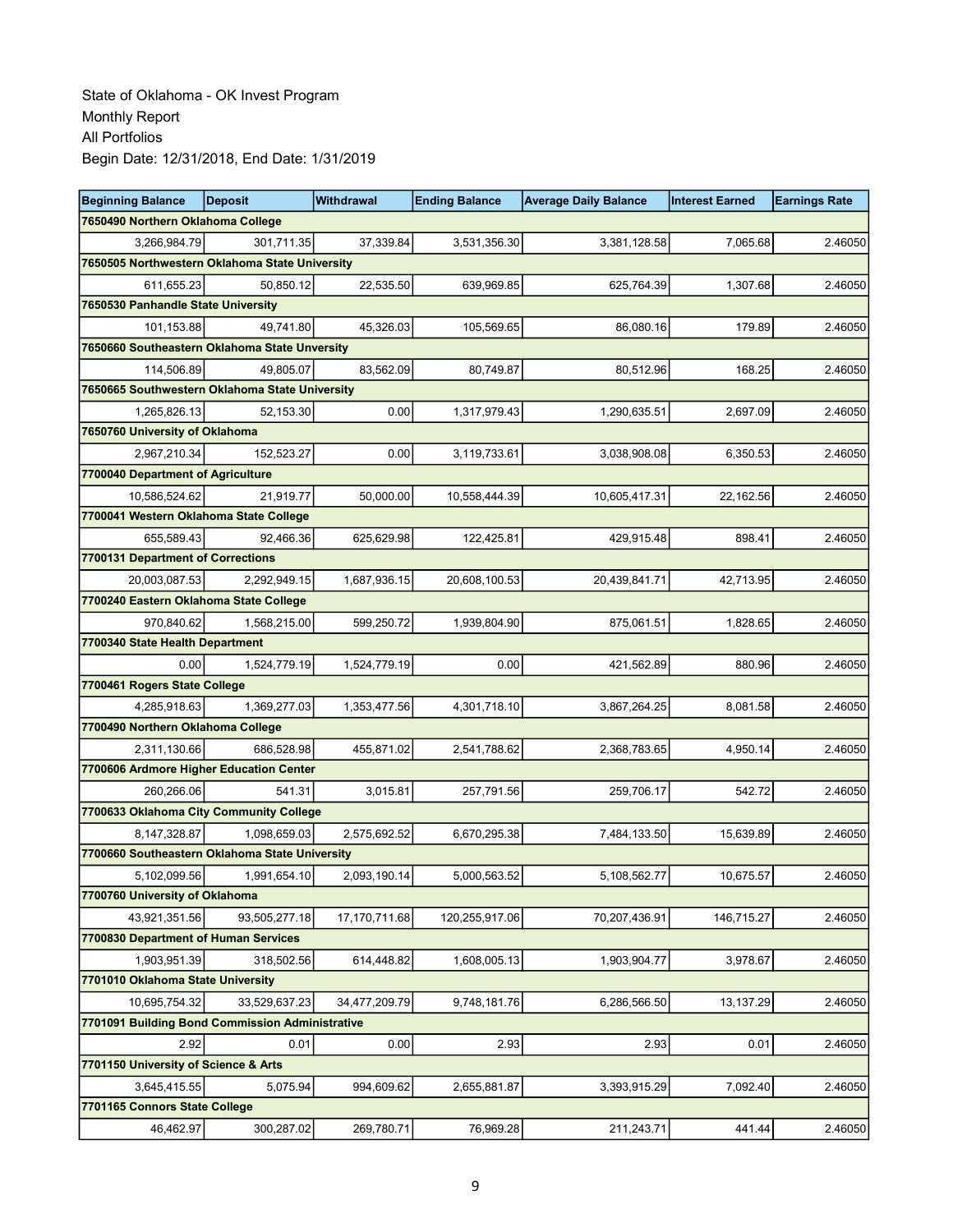| <b>Beginning Balance</b>                       | <b>Deposit</b> | Withdrawal    | <b>Ending Balance</b> | <b>Average Daily Balance</b> | <b>Interest Earned</b> | <b>Earnings Rate</b> |
|------------------------------------------------|----------------|---------------|-----------------------|------------------------------|------------------------|----------------------|
| 7701400 Office of Juvenile Affairs             |                |               |                       |                              |                        |                      |
| 234,260.01                                     | 15,503.54      | 16,889.15     | 232,874.40            | 236,590.31                   | 494.41                 | 2.46050              |
| 7701480 Northeasten Oklahoma A&M College       |                |               |                       |                              |                        |                      |
| 713,543.99                                     | 689,003.22     | 487,823.50    | 914,723.71            | 819,768.57                   | 1,713.10               | 2.46050              |
| 7701605 Regents for Higher Education           |                |               |                       |                              |                        |                      |
| 35,324,953.10                                  | 477,097.52     | 1,336,441.92  | 34,465,608.70         | 34,702,668.20                | 72,519.54              | 2.46050              |
| 7701650 Department of Veteran Affairs          |                |               |                       |                              |                        |                      |
| 462,312.78                                     | 150,764.24     | 122,934.22    | 490,142.80            | 466,247.87                   | 974.34                 | 2.46050              |
| 7701770 OUHSC                                  |                |               |                       |                              |                        |                      |
| 386,509,738.06                                 | 70,189,216.10  | 41,249,872.48 | 415,449,081.68        | 402,957,415.14               | 842,076.12             | 2.46050              |
| 7701805 Department of Rehabilitation Services  |                |               |                       |                              |                        |                      |
| 171,977.12                                     | 10,256.41      | 10,889.59     | 171,343.94            | 169,957.19                   | 355.17                 | 2.46050              |
| 7701865 Workers Compensation Commission        |                |               |                       |                              |                        |                      |
| 6,892,149.91                                   | 14.606.43      | 12,199.91     | 6,894,556.43          | 6,899,681.23                 | 14,418.54              | 2.46050              |
| 7702120 University of Central Oklahoma         |                |               |                       |                              |                        |                      |
| 22,414,454.30                                  | 6,971,234.99   | 3,796,726.75  | 25,588,962.54         | 25,021,639.44                | 52,288.71              | 2.46050              |
| 7702650 Department of Veteran Affairs          |                |               |                       |                              |                        |                      |
| 357,369.67                                     | 139,115.25     | 126,097.74    | 370,387.18            | 372,894.58                   | 779.25                 | 2.46050              |
| 7703650 Department of Veteran Affairs          |                |               |                       |                              |                        |                      |
| 440,532.55                                     | 159,773.63     | 170,069.92    | 430,236.26            | 470,806.24                   | 983.86                 | 2.46050              |
| 7704650 Department of Veteran Affairs          |                |               |                       |                              |                        |                      |
| 572,574.77                                     | 132,656.05     | 119,734.79    | 585,496.03            | 587,343.49                   | 1,227.40               | 2.46050              |
| 7704865 Workers Compensation Commission        |                |               |                       |                              |                        |                      |
| 30,271.67                                      | 96.64          | 0.00          | 30,368.31             | 30,362.08                    | 63.45                  | 2.46050              |
| 7705505 Northwestern Oklahoma State University |                |               |                       |                              |                        |                      |
| 1,009,277.02                                   | 603,656.88     | 378,619.04    | 1,234,314.86          | 1,367,865.44                 | 2,858.48               | 2.46050              |
| 7705650 Department of Veteran Affairs          |                |               |                       |                              |                        |                      |
| 225,629.17                                     | 89,754.68      | 71,377.25     | 244,006.60            | 244,671.88                   | 511.30                 | 2.46050              |
| 7705675 Self Insurance Guaranty Fund           |                |               |                       |                              |                        |                      |
| 1,388,207.55                                   | 4,641.65       | 8,651.69      | 1,384,197.51          | 1,387,615.61                 | 2,899.76               | 2.46050              |
| 7705865 Workers Compensation Commission        |                |               |                       |                              |                        |                      |
| 31,885.09                                      | 4,364.92       | 0.00          | 36,250.01             | 33,191.43                    | 69.36                  | 2.46050              |
| 7706452 CMHC, Rep payee account                |                |               |                       |                              |                        |                      |
| 620.27                                         | 1.63           | 0.00          | 621.90                | 621.79                       | 1.30                   | 2.46050              |
| 7706650 Department of Veteran Affairs          |                |               |                       |                              |                        |                      |
| 107,727.10                                     | 60,314.29      | 58,436.67     | 109,604.72            | 113,228.03                   | 236.62                 | 2.46050              |
| 7706750 Tulsa Community College                |                |               |                       |                              |                        |                      |
| 542,426.00                                     | 500,000.00     | 619,258.77    | 423, 167.23           | 654,360.83                   | 1,367.44               | 2.46050              |
| 7706865 OK Workers Comp Commission             |                |               |                       |                              |                        |                      |
| 325,831.95                                     | 674.65         | 0.00          | 326,506.60            | 326,463.07                   | 682.22                 | 2.46050              |
| 7707452 CMHC, Rep payee account                |                |               |                       |                              |                        |                      |
| 95,638.20                                      | 16,905.43      | 31,766.25     | 80,777.38             | 94,334.10                    | 197.13                 | 2.46050              |
| 7707605 Regents for Higher Education           |                |               |                       |                              |                        |                      |
| 2,979,370.67                                   | 21,805,017.13  | 22,871,410.15 | 1,912,977.65          | 7,621,184.28                 | 15,926.29              | 2.46050              |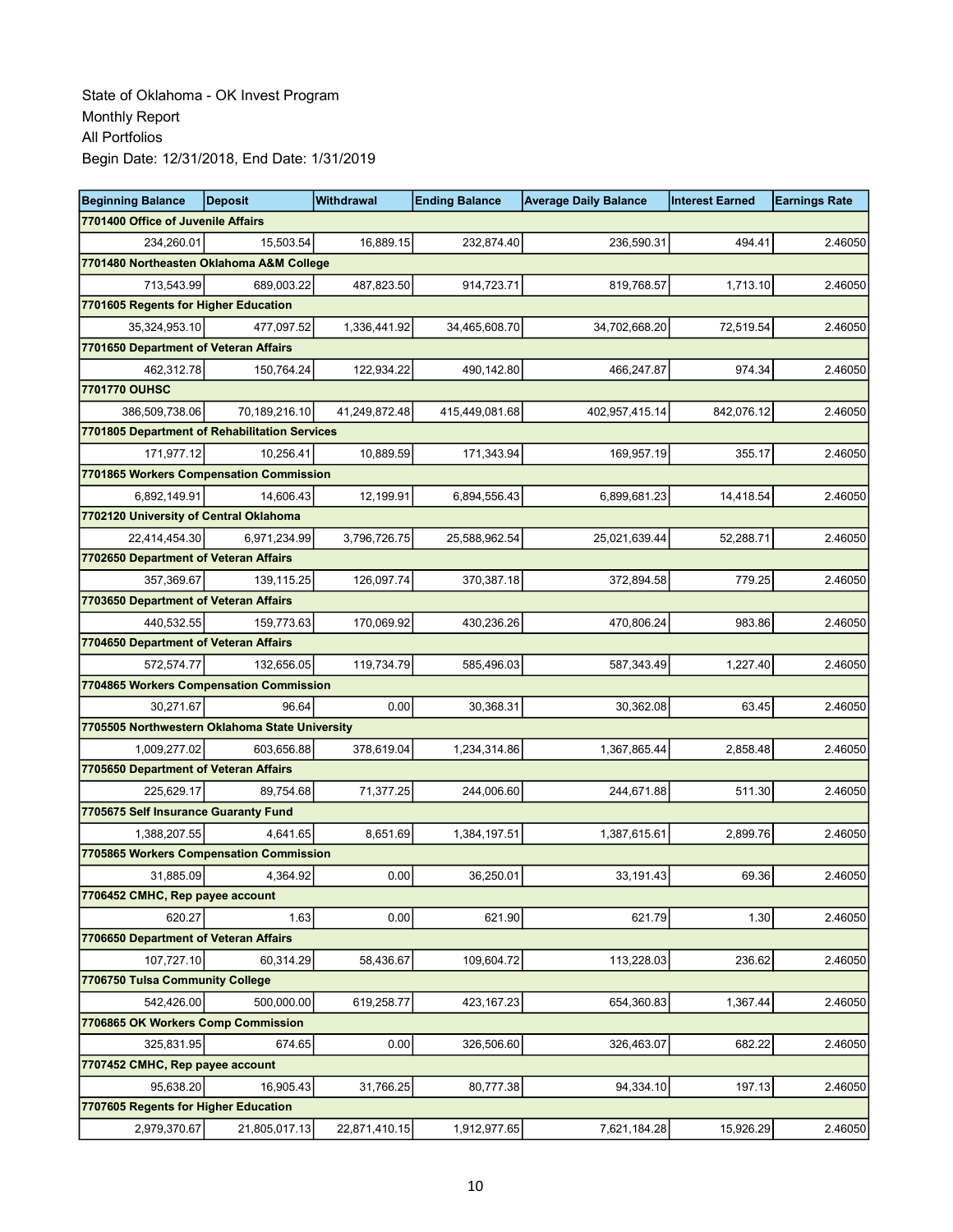| <b>Beginning Balance</b>                     | <b>Deposit</b> | <b>Withdrawal</b> | <b>Ending Balance</b> | <b>Average Daily Balance</b> | <b>Interest Earned</b> | <b>Earnings Rate</b> |  |  |
|----------------------------------------------|----------------|-------------------|-----------------------|------------------------------|------------------------|----------------------|--|--|
| 7707650 Department of Veteran Affairs        |                |                   |                       |                              |                        |                      |  |  |
| 295.717.41                                   | 69,600.51      | 70,277.37         | 295,040.55            | 303,818.05                   | 634.90                 | 2.46050              |  |  |
| 7707865 OK Workers Comp Commission           |                |                   |                       |                              |                        |                      |  |  |
| 71,448.81                                    | 147.94         | 0.00              | 71,596.75             | 71,587.21                    | 149.60                 | 2.46050              |  |  |
| 7708108 Carl Albert State College            |                |                   |                       |                              |                        |                      |  |  |
| 5,768,176.73                                 | 879,035.92     | 460,356.64        | 6,186,856.01          | 5,886,749.09                 | 12,301.77              | 2.46050              |  |  |
| 7708605 Regents for Higher Education         |                |                   |                       |                              |                        |                      |  |  |
| 34.916.80                                    | 78.38          | 4,641.67          | 30,353.51             | 33,642.54                    | 70.30                  | 2.46050              |  |  |
| 7709605 Regents for Higher Education         |                |                   |                       |                              |                        |                      |  |  |
| 2,882,693.19                                 | 115,222.94     | 3.750.00          | 2,994,166.13          | 2,947,269.04                 | 6,159.03               | 2.46050              |  |  |
| 7710350 Oklahoma Historical Society          |                |                   |                       |                              |                        |                      |  |  |
| 1,228,876.84                                 | 2,544.43       | 0.00              | 1,231,421.27          | 1,231,257.11                 | 2,573.01               | 2.46050              |  |  |
| 7710452 Oklahoma Department of Mental Health |                |                   |                       |                              |                        |                      |  |  |
| 934,214.05                                   | 2,695.65       | 0.00              | 936,909.70            | 936,477.43                   | 1,956.99               | 2.46050              |  |  |
| 7710605 Regents for Higher Education         |                |                   |                       |                              |                        |                      |  |  |
| 2,043,054.87                                 | 41,292.66      | 0.00              | 2,084,347.53          | 2,067,254.84                 | 4,320.02               | 2.46050              |  |  |
| 7711185 Corporation Commission               |                |                   |                       |                              |                        |                      |  |  |
| 73,748,768.95                                | 888,424.16     | 1,120,124.49      | 73,517,068.62         | 73,157,016.95                | 152,879.12             | 2.46050              |  |  |
| 7711420 Langston University                  |                |                   |                       |                              |                        |                      |  |  |
| 10,085,843.45                                | 158,344.70     | 325,159.73        | 9,919,028.42          | 10,051,026.78                | 21,004.03              | 2.46050              |  |  |
| 7711452 Griffin Memorial Hospital Rep Payee  |                |                   |                       |                              |                        |                      |  |  |
| 44,911.32                                    | 441.40         | 2,476.16          | 42,876.56             | 43,390.39                    | 90.67                  | 2.46050              |  |  |
| 7711605 Regents for Higher Education         |                |                   |                       |                              |                        |                      |  |  |
| 805,810.41                                   | 1,668.46       | 0.00              | 807,478.87            | 807,371.23                   | 1,687.20               | 2.46050              |  |  |
| 7712605 Regents for Higher Education         |                |                   |                       |                              |                        |                      |  |  |
| 139,986.92                                   | 9,609.29       | 4,044.60          | 145,551.61            | 143,288.85                   | 299.44                 | 2.46050              |  |  |
| 7713605 Regents for Higher Education         |                |                   |                       |                              |                        |                      |  |  |
| 17,956,337.73                                | 9,641,049.22   | 0.00              | 27,597,386.95         | 22,638,152.16                | 47,307.85              | 2.46050              |  |  |
| 7714605 Regents for Higher Education         |                |                   |                       |                              |                        |                      |  |  |
| 11.230.438.93                                | 159,015.88     | 64,740.00         | 11,324,714.81         | 11,291,224.07                | 23,595.72              | 2.46050              |  |  |
| 7715605 Regents for Higher Education         |                |                   |                       |                              |                        |                      |  |  |
| 467,035.96                                   | 967.01         | 0.00              | 468,002.97            | 467,940.58                   | 977.87                 | 2.46050              |  |  |
| 7718605 Regents for Higher Education         |                |                   |                       |                              |                        |                      |  |  |
| 5,054,040.01                                 | 1,852,298.01   | 2,285,978.49      | 4,620,359.53          | 4,403,878.34                 | 9.202.96               | 2.46050              |  |  |
| 7719605 Regents for Higher Education         |                |                   |                       |                              |                        |                      |  |  |
| 35,314.20                                    | 73.09          | 0.00              | 35,387.29             | 35,382.57                    | 73.94                  | 2.46050              |  |  |
| 7723623 Seminole State College               |                |                   |                       |                              |                        |                      |  |  |
| 725,488.10                                   | 435,029.80     | 1,054,600.69      | 105,917.21            | 414,275.99                   | 865.73                 | 2.46050              |  |  |
| 7725100 Cameron University                   |                |                   |                       |                              |                        |                      |  |  |
| 3,625,567.99                                 | 7,676.21       | 558,798.36        | 3,074,445.84          | 3,383,403.24                 | 7,070.43               | 2.46050              |  |  |
| 7730230 East Central University              |                |                   |                       |                              |                        |                      |  |  |
| 13,557,574.91                                | 1,031,397.63   | 639,905.08        | 13,949,067.46         | 13,961,656.77                | 29,176.23              | 2.46050              |  |  |
| 7730830 Department of Human Services         |                |                   |                       |                              |                        |                      |  |  |
| 157,156.54                                   | 1,336.46       | 7,072.81          | 151,420.19            | 153,816.50                   | 321.44                 | 2.46050              |  |  |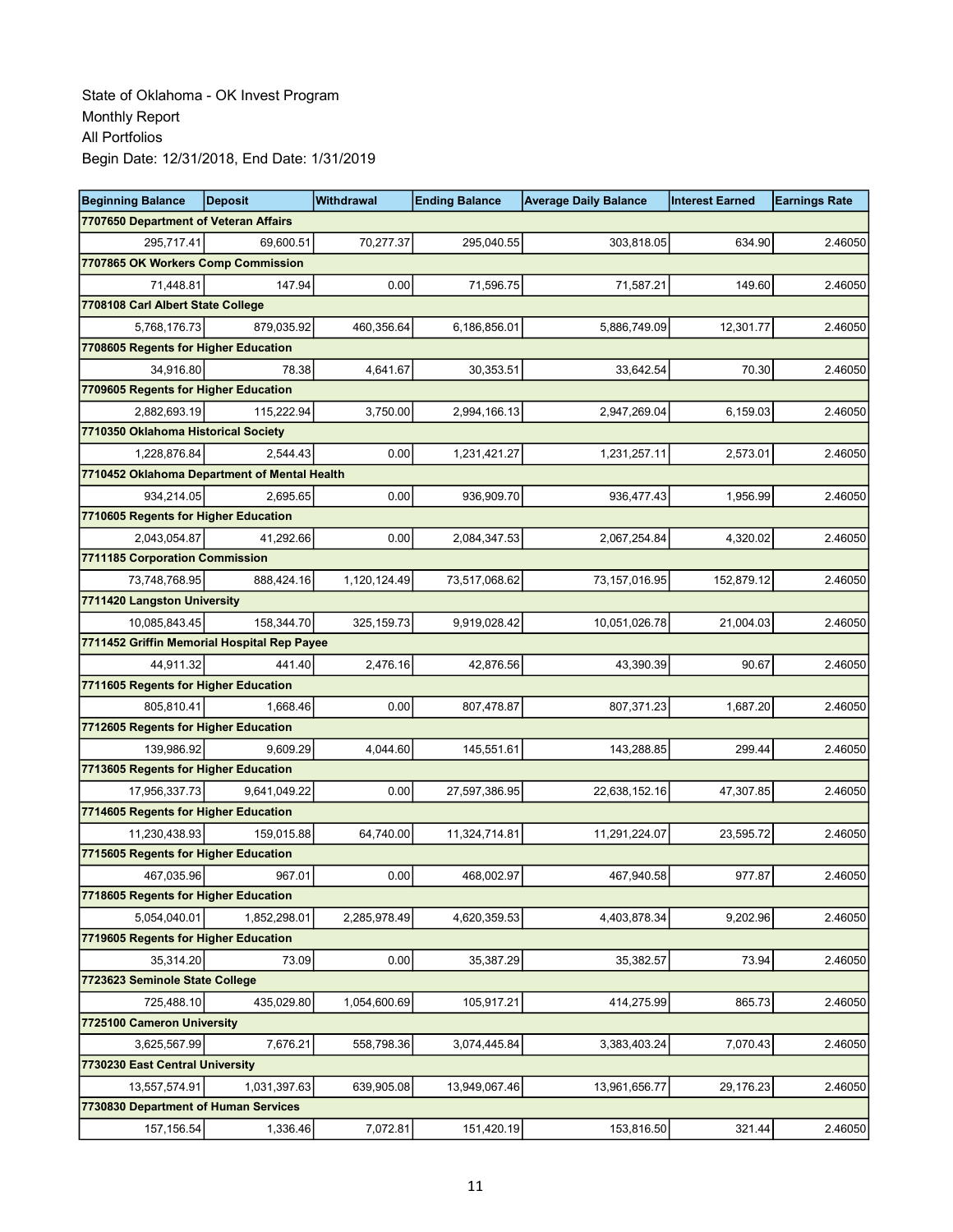| <b>Beginning Balance</b>                       | <b>Deposit</b> | <b>Withdrawal</b> | <b>Ending Balance</b> | <b>Average Daily Balance</b> | <b>Interest Earned</b> | <b>Earnings Rate</b> |
|------------------------------------------------|----------------|-------------------|-----------------------|------------------------------|------------------------|----------------------|
| 7740605 Regents for Higher Education           |                |                   |                       |                              |                        |                      |
| 14,900,052.44                                  | 6,347,274.48   | 4,159,845.80      | 17,087,481.12         | 15,773,832.83                | 32,963.21              | 2.46050              |
| 7741241 Redlands Community College             |                |                   |                       |                              |                        |                      |
| 1,104,877.11                                   | 129,696.16     | 111,036.58        | 1,123,536.69          | 1,092,063.68                 | 2,282.13               | 2.46050              |
| 7745605 Regents for Higher Education           |                |                   |                       |                              |                        |                      |
| 1,090,448.75                                   | 54,331.66      | 291,000.00        | 853,780.41            | 1,067,426.44                 | 2,230.64               | 2.46050              |
| 7747470 Murray State College                   |                |                   |                       |                              |                        |                      |
| 2,482,504.83                                   | 142,175.42     | 1,243,829.83      | 1,380,850.42          | 2,196,907.22                 | 4,590.96               | 2.46050              |
| 7750350 Oklahoma Historical Society            |                |                   |                       |                              |                        |                      |
| 1,076,259.67                                   | 2,208.97       | 16,031.04         | 1,062,437.60          | 1,069,343.77                 | 2,234.65               | 2.46050              |
| 7750531 Rose State College                     |                |                   |                       |                              |                        |                      |
| 13,110,311.41                                  | 736,727.56     | 1,170,100.75      | 12,676,938.22         | 12,972,159.45                | 27,108.44              | 2.46050              |
| 7751485 Northeastern State University          |                |                   |                       |                              |                        |                      |
| 13,378,642.08                                  | 4,184,974.57   | 1,321,778.69      | 16,241,837.96         | 15, 162, 143. 16             | 31,684.93              | 2.46050              |
| 7752485 Northeastern State University          |                |                   |                       |                              |                        |                      |
| 2,654,671.79                                   | 9,246.59       | 0.00              | 2,663,918.38          | 2,661,991.18                 | 5,562.87               | 2.46050              |
| 7765665 Southwestern Oklahoma State University |                |                   |                       |                              |                        |                      |
| 8,149,885.30                                   | 3,783,339.41   | 1,359,943.44      | 10,573,281.27         | 9,296,011.32                 | 19,426.24              | 2.46050              |
| 7790041 Western Oklahoma State University      |                |                   |                       |                              |                        |                      |
| 45,495.24                                      | 54,229.57      | 21,385.38         | 78,339.43             | 36.743.60                    | 76.78                  | 2.46050              |
| 7790120 University of Central Oklahoma         |                |                   |                       |                              |                        |                      |
| 1,650,499.01                                   | 22,321.64      | 1,672,820.65      | 0.00                  | 1,389,392.90                 | 2,903.47               | 2.46050              |
| 7790230 East Central University                |                |                   |                       |                              |                        |                      |
| 308,649.03                                     | 295,918.31     | 68,536.31         | 536,031.03            | 282,661.46                   | 590.69                 | 2.46050              |
| 7790241 Redlands Community College             |                |                   |                       |                              |                        |                      |
| 94,508.45                                      | 66,383.25      | 23,777.85         | 137, 113.85           | 82,379.71                    | 172.15                 | 2.46050              |
| 7790470 Murray State College                   |                |                   |                       |                              |                        |                      |
| 2,704.30                                       | 104,357.81     | 100,775.94        | 6,286.17              | 13,516.73                    | 28.25                  | 2.46050              |
| 7790485 Northeastern State University          |                |                   |                       |                              |                        |                      |
| 1,164,253.02                                   | 644,622.03     | 170,414.17        | 1,638,460.88          | 1,201,280.32                 | 2,510.36               | 2.46050              |
| 7790490 Northern Oklahoma College              |                |                   |                       |                              |                        |                      |
| 591,170.15                                     | 12,139.31      | 59,873.72         | 543,435.74            | 549,660.91                   | 1,148.65               | 2.46050              |
| 7790660 Southeastern State University          |                |                   |                       |                              |                        |                      |
| 95.503.56                                      | 263,313.91     | 38,680.45         | 320, 137.02           | 84,201.39                    | 175.96                 | 2.46050              |
| 7790665 Southwestern Oklahoma State University |                |                   |                       |                              |                        |                      |
| 658,348.35                                     | 50,158.44      | 18,706.25         | 689,800.54            | 677,832.31                   | 1,416.49               | 2.46050              |
| 7805370 OIFA                                   |                |                   |                       |                              |                        |                      |
| 101.80                                         | 0.21           | 0.00              | 102.01                | 102.00                       | 0.21                   | 2.46050              |
| 7823740 OCIA 2008B Reserve Fund                |                |                   |                       |                              |                        |                      |
| 647.72                                         | 1.34           | 0.00              | 649.06                | 648.97                       | 1.36                   | 2.46050              |
| 7845740 OCIA 2008A Sinking Fund                |                |                   |                       |                              |                        |                      |
| 4,593.73                                       | 9.51           | 0.00              | 4,603.24              | 4,602.63                     | 9.62                   | 2.46050              |
| 7846740 OCIA 2008B Sinking Fund                |                |                   |                       |                              |                        |                      |
| 994.92                                         | 2.06           | 0.00              | 996.98                | 996.85                       | 2.08                   | 2.46050              |